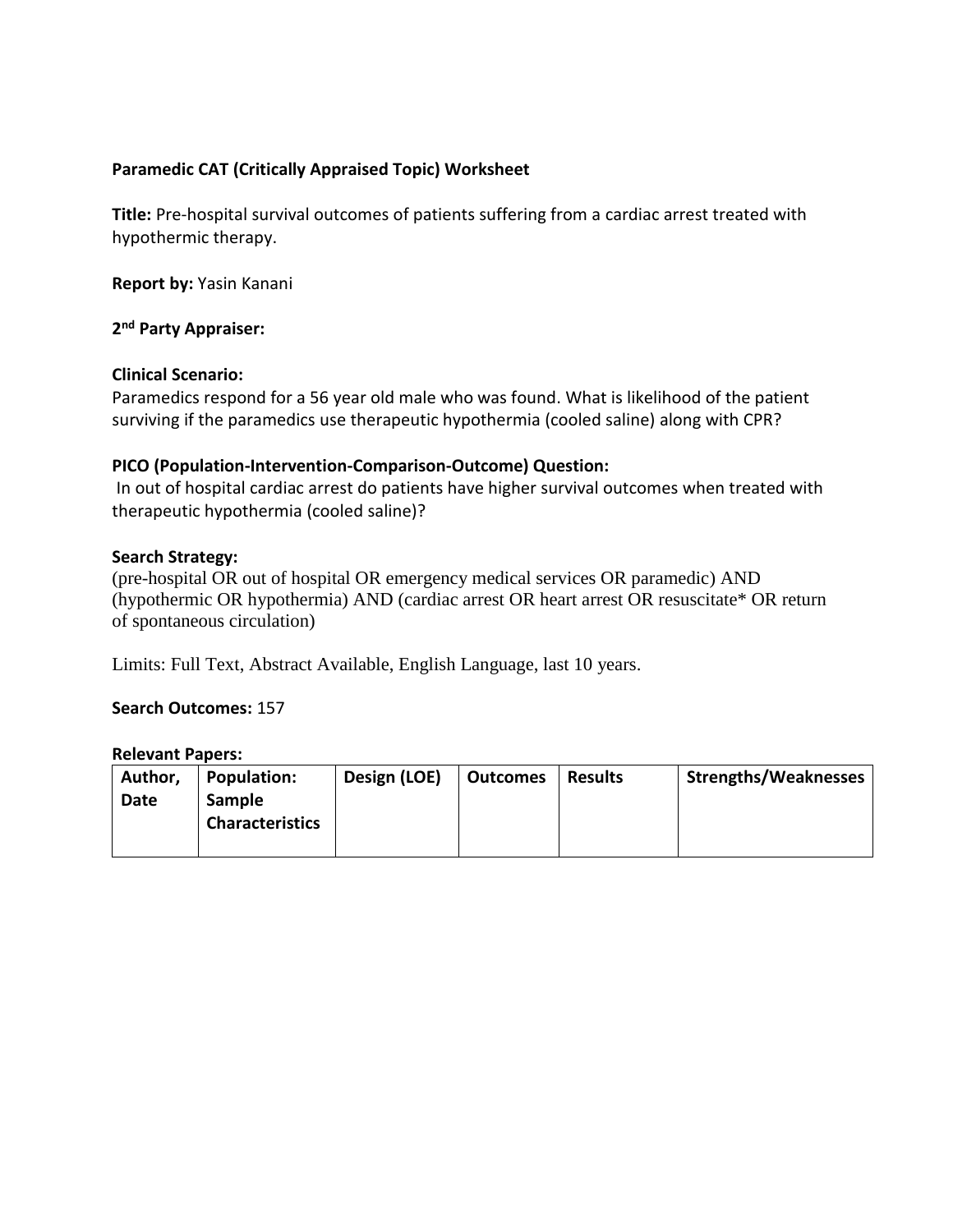| Rao et al<br>(2016)       | Patients who<br>suffer out of<br>hospital cardiac<br>arrest.)                                                                                                                                                 | Retrospective<br>analysis. | Survival to<br>discharge | Out of 847<br>patients 55%<br>received<br>prehospital<br>hypothermia.<br>The results<br>of the study<br>was that<br>patients who<br>received<br>prehospital<br>hypothermia<br>have a higher<br>survival to<br>hospital<br>discharge<br>rate. (1.56%). | Weaknesses:<br>The study's result was<br>very minimal, yet it<br>claimed some<br>significance.<br>Strengths:<br>The authors realized<br>that there may have<br>been other varying<br>factors such as<br>differences in patient<br>care. |
|---------------------------|---------------------------------------------------------------------------------------------------------------------------------------------------------------------------------------------------------------|----------------------------|--------------------------|-------------------------------------------------------------------------------------------------------------------------------------------------------------------------------------------------------------------------------------------------------|-----------------------------------------------------------------------------------------------------------------------------------------------------------------------------------------------------------------------------------------|
| Mooney<br>et al<br>(2011) | Patients with<br>non-ventricular<br>fibrillation<br>cardiac arrest<br>or cardiogenic<br>shock. Also,<br>patients with a<br><b>STEMI</b> received<br>cardiac<br>intervention<br>and cooling<br>simultaneously. | Retrospective<br>analysis. | Survival to<br>discharge | The study<br>found that<br>overall<br>survival to<br>discharge<br>rate was 56%<br>and 92% of<br>survivors had<br>no<br>neurological<br>deficits.                                                                                                      | Weaknesses:<br>Very minimal<br>comparison to non-<br>hypothermic cardiac<br>arrest treatments.<br>Strength:<br>Exclude candidates<br>that had were very<br>unlikely to be<br>resuscitated.                                              |